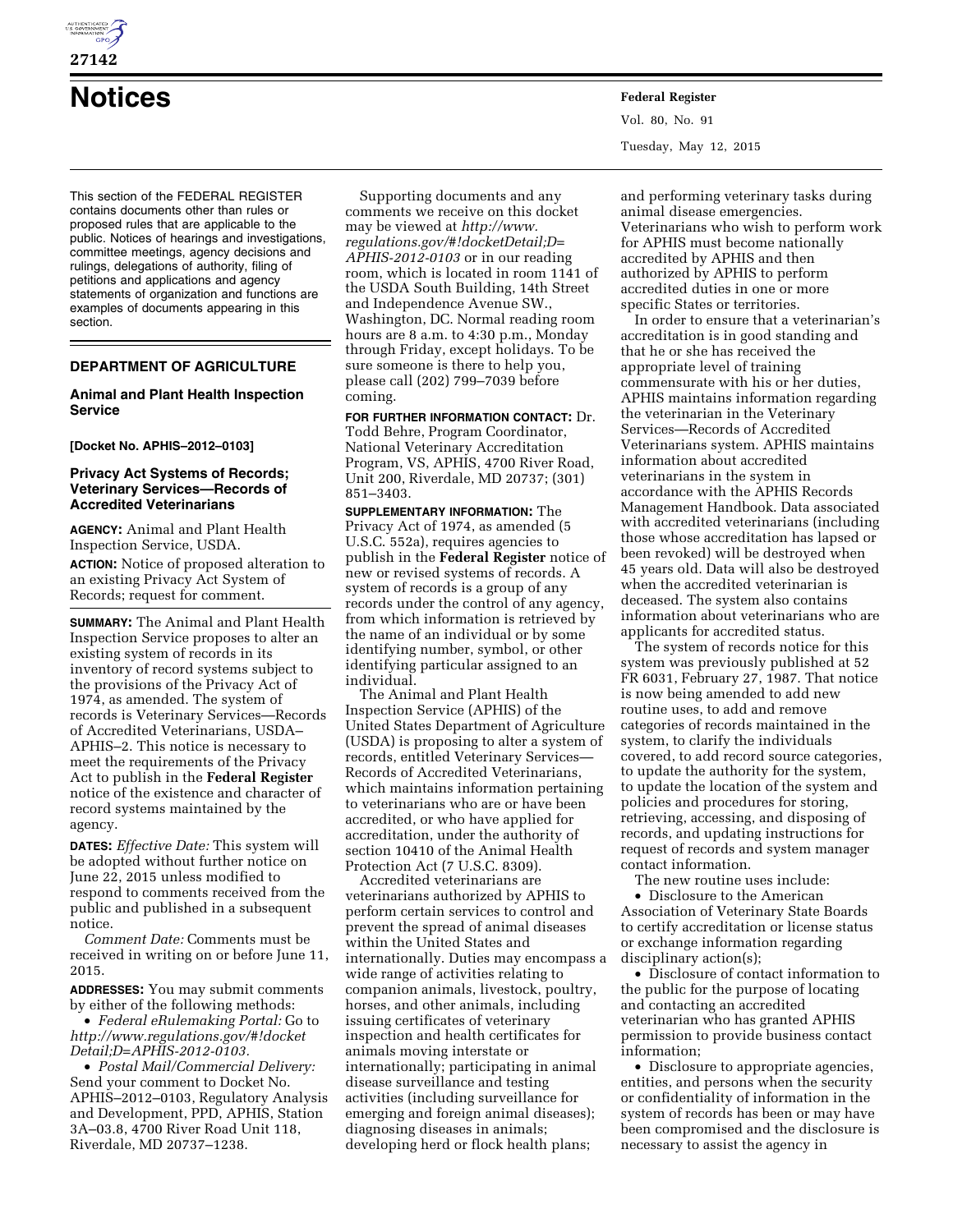responding and preventing, minimizing, or remedying harm;

• Disclosure to contractors and other parties engaged to assist in administering the program;

• Disclosure to contractors, partner agency employees, or private industry to detect fraud, waste, or abuse; and

• Disclosure to the National Archives and Records Administration or General Services Administration for records management.

A complete listing of the routine uses of records maintained in this system is included in the document published with this notice.

We are removing two categories of records: Social Security numbers and score on the accreditation examination. We are adding date of birth, email address, State in which licensed or legally able to practice veterinary medicine, whether business contact information may be provided upon request to members of the public, and categories providing specifics about the veterinarian's accreditation—date of core orientation to accreditation and State where the veterinarian completed the orientation, accreditation category, APHIS program certifications, and APHIS-approved supplemental training completed.

We are also amending the categories of individuals covered by the system to clarify that the system includes information about applicants for accreditation, and veterinarians whose accreditation has lapsed or been revoked, as well as about currently accredited veterinarians.

We are amending record source categories. While most information continues to be provided by the veterinarians themselves, with some additional source material provided by State animal health officials, APHIS may provide information regarding any alleged violations or disciplinary actions, and may add or correct other data based on its own information or information from State licensing or examining boards, the American Association of Veterinary State Boards, or the organization that provides accreditation training for APHIS, currently the Center for Food Security and Public Health at Iowa State University.

We are amending our authority for maintenance of the system to the Animal Health Protection Act, which in 2002 replaced and consolidated a number of other authorizing statutes. In addition, we are updating information about the location of the system of records and policies and practices for storing, retrieving, accessing, safeguarding, retaining, and disposing of records in the system to reflect changes in where and how the files are maintained. We are also providing more specific instructions about how an individual may request information about this system or whether the system contains any records pertaining to him or her, how an individual may request records pertaining to him or her, and how an individual may contest information in the system pertaining to him or her. Finally, we are updating the system manager's title and address.

#### **Report on Altered System**

A report on the altered system of records, required by 5 U.S.C. 552a(r), as implemented by Office of Management and Budget (OMB) Circular A–130, was sent to the Chairman, Committee on Homeland Security and Governmental Affairs, United States Senate; the Chairman, Committee on Oversight and Government Reform, House of Representatives; and the Administrator, Office of Information and Regulatory Affairs, OMB.

Done in Washington, DC, this 6th day of May 2015.

# **Kevin Shea,**

*Administrator, Animal and Plant Health Inspection Service.* 

## **SYSTEM NAME**

Veterinary Services—Records of Accredited Veterinarians, USDA– APHIS–2.

### **SECURITY CLASSIFICATION:**

None.

#### **SYSTEM LOCATION:**

The application resides at USDA's Fort Collins, CO, data center. Spreadsheets containing data from the system may be kept temporarily at APHIS Veterinary Services (VS) area offices, VS regional offices in Ft. Collins, CO, and Raleigh, NC, and at APHIS headquarters in Riverdale, MD, as well as at other locations where employees work.

#### **CATEGORIES OF INDIVIDUALS COVERED BY THE SYSTEM:**

Veterinarians accredited by APHIS to perform certain services to control and prevent the spread of animal diseases within the United States and internationally (including veterinarians whose accreditation has lapsed or been revoked) and veterinarians who have applied for such accreditation.

#### **CATEGORIES OF RECORDS IN THE SYSTEM:**

The system contains records related to the accreditation status of veterinarians. The records include name; date of birth; business name; home and business mailing addresses, telephone numbers,

and email address; type of employment; State in which licensed or legally able to practice veterinary medicine; veterinary license number; veterinary medical college graduated and date of graduation; States in which the veterinarian is authorized to perform accredited duties; species of animals the veterinarian treats; primary medical discipline; date of core orientation to accreditation and State where the veterinarian completed the orientation; the veterinarian's accreditation category; date of accreditation renewal; APHIS program certifications; APHIS-approved supplemental training completed; whether business contact information may be provided to members of the public; and information pertaining to any alleged or adjudicated violations of accreditation standards, including disposition of the case.

#### **AUTHORITY FOR MAINTENANCE OF THE SYSTEM:**

The authority for maintenance of this system is section 10410 of the Animal Health Protection Act (7 U.S.C. 8309).

#### **PURPOSE(S):**

The Veterinary Services—Records of Accredited Veterinarians System database will automate submission of the accreditation application, streamline the approval process, maintain information specific to the veterinarian's accreditation, maintain current contact information, and document alleged or adjudicated violations of accreditation standards by an accredited veterinarian.

## **ROUTINE USES OF RECORDS MAINTAINED IN THE SYSTEM, INCLUDING CATEGORIES OF USERS AND THE PURPOSES OF SUCH USES:**

In addition to those disclosures generally permitted under 5 U.S.C. 552a(b) of the Privacy Act, records maintained in the system may be disclosed outside USDA as follows:

(1) To the State animal health official in each State, State veterinary examining or licensing boards, and the American Association of Veterinary State Boards to certify accreditation or license status or exchange information regarding disciplinary action(s);

(2) To the public for the purpose of locating and contacting an accredited veterinarian who has granted APHIS permission to provide business contact information;

(3) To the appropriate agency, whether Federal, State, local, or foreign, charged with responsibility of investigating or prosecuting a violation of law or of enforcing, implementing, or complying with a statute, rule, regulation, or order issued pursuant thereto, of any record within this system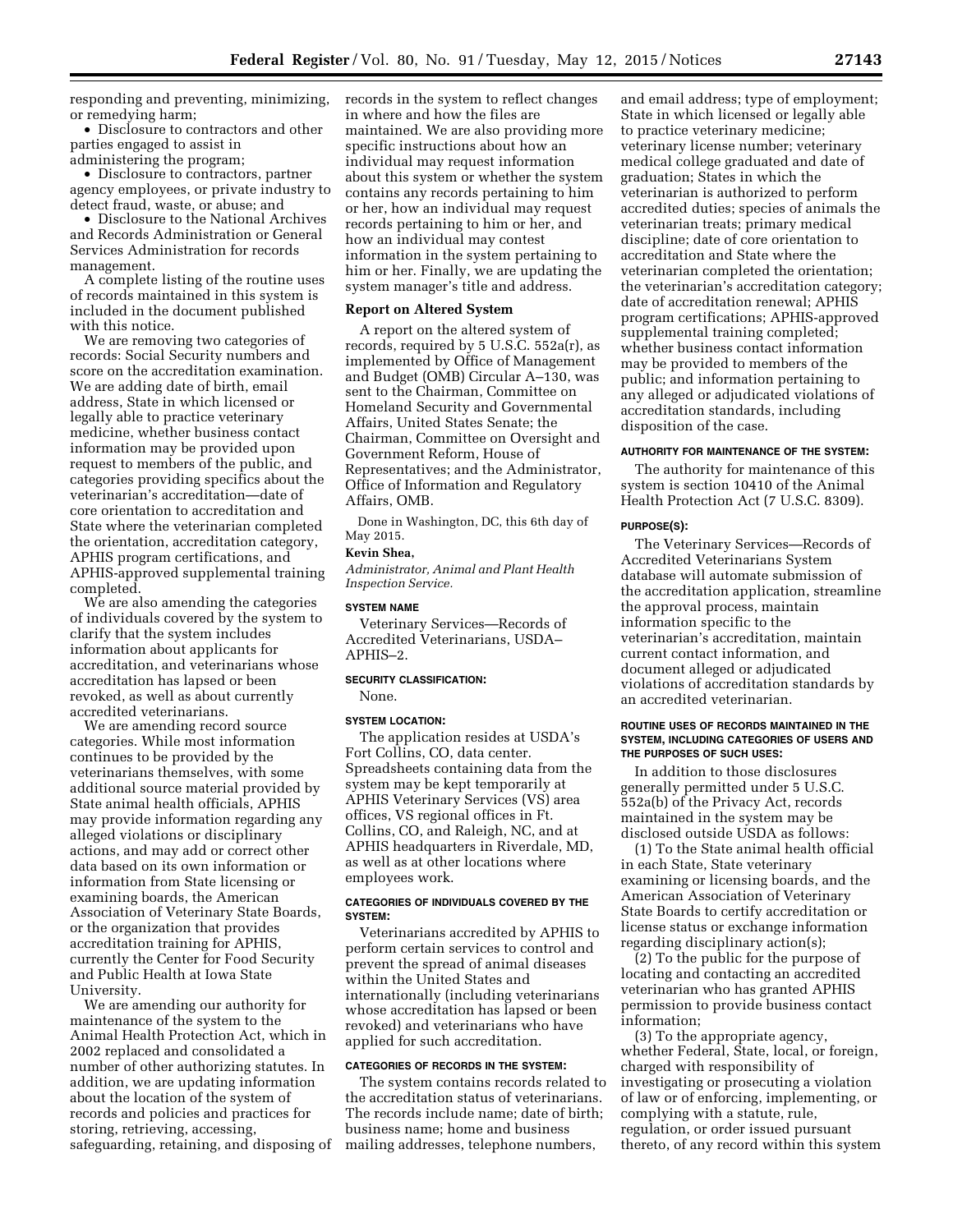when information available indicates a violation or potential violation of law, whether civil, criminal, or regulatory in nature, and either arising by general statute or particular program statute, or by rule, regulation, or court order issued pursuant thereto;

(4) To the Department of Justice when: (a) The agency, or any component thereof; or (b) any employee of the agency in his or her official capacity; or (c) any employee of the agency in his or her individual capacity where the Department of Justice has agreed to represent the employee; or (d) the United States is a party to litigation or has an interest in such litigation, and the use of such records by the Department of Justice is deemed by the agency to be relevant and necessary to the litigation; provided, however, that in each case, the agency determines that disclosure of the records to the Department of Justice is a use of the information contained in the records that is compatible with the purpose for which the records were collected;

(5) For use in a proceeding before a court or adjudicative body before which the agency is authorized to appear when: (a) The agency, or any component thereof; or (b) any employee of the agency in his or her official capacity; or (c) any employee of the agency in his or her individual capacity where the agency has agreed to represent the employee; or (d) the United States is a party to litigation or has an interest in such litigation, and the agency determines that use of such records is relevant and necessary to the litigation; provided, however, that in each case, the agency determines that disclosure of the records to the court is a use of the information contained in the records that is compatible with the purpose for which the records were collected;

(6) To appropriate agencies, entities, and persons when: (a) The agency suspects or has confirmed that the security or confidentiality of information in the system of records has been compromised; (b) the agency has determined that as a result of the suspected or confirmed compromise there is a risk of harm to economic or property interests, a risk of identity theft or fraud, or a risk of harm to the security or integrity of this system or other systems or programs (whether maintained by the agency or another agency or entity) that rely upon the compromised information; and (c) the disclosure made to such agencies, entities, and persons is reasonably necessary to assist in connection with the agency's efforts to respond to the suspected or confirmed compromise

and prevent, minimize, or remedy such harm;

(7) To contractors and other parties engaged to assist in administering the program. Such contractors and other parties will be bound by the nondisclosure provisions of the Privacy Act;

(8) To USDA contractors, partner agency employees or contractors, or private industry employed to identify patterns, trends, or anomalies indicative of fraud, waste, or abuse. Such contractors and other parties will be bound by the nondisclosure provisions of the Privacy Act;

(9) To a congressional office from the record of an individual in response to an inquiry from the congressional office made at the written request of that individual; and

(10) To the National Archives and Records Administration or to the General Services Administration for records management inspections conducted under 44 U.S.C. 2904 and 2906.

## **DISCLOSURE TO CONSUMER REPORTING AGENCIES:**

None.

# **POLICIES AND PRACTICES FOR STORING, RETRIEVING, ACCESSING, RETAINING, AND DISPOSING OF RECORDS IN THE SYSTEM:**

## **STORAGE:**

Records are stored in the Veterinary Accreditation Program module of the Veterinary Services Process Streamlining (VSPS) system. VSPS is a database maintained on clustered servers in a secure government-owned facility. Spreadsheets containing data from the system may be temporarily maintained as electronic files on desktop or laptop computers or as paper files.

## **RETRIEVABILITY:**

Records are electronically retrieved primarily by name, national accreditation number, school of graduation, year of graduation, date of accreditation, State of accreditation, State license number, State where attended core orientation, accreditation status, category of animals worked on, type of practice, veterinary specialty, and email address. However, records can be retrieved by any of the categories that have been recorded.

## **SAFEGUARDS:**

The system is physically secured in a locked facility with access only by authorized APHIS personnel. Badges are required. Visitors must be accompanied by authorized staff at all times. Data is stored and backed up using protocols

established by the Fort Collins, CO, data center. Access to the records in this system is limited to those individuals who have a need to know the information for the performance of their official duties and who have appropriate clearances or permissions. Data available to individual users is rolebased, which further limits access. Users must have USDA eAuthentication credentials and sign in using authorized logins and passwords. At the login screen, users must acknowledge a warning banner regarding authorized uses before proceeding. Employees who save spreadsheets containing data from the system are responsible for protecting the data. Files on employees' computers are also protected by encryption software and login and password requirements. Annually, all users are required to undergo information security training and to sign rules of behavior. Failure to comply with rules of behavior can result in corrective actions, including written reprimands, temporary suspension from duty, reassignment, demotion, or termination, suspension of system privileges, and possible criminal prosecution.

## **RETENTION AND DISPOSAL:**

In accordance with the APHIS Records Management Handbook, the data associated with accredited veterinarians (including those whose accreditation has lapsed or been revoked) will be destroyed when 45 years old. Data will also be destroyed when the accredited veterinarian is deceased.

## **SYSTEM MANAGER(S) AND ADDRESS:**

Information Technology Coordinator, Office of the Associate Deputy Administrator, Surveillance, Preparedness, and Response Services, Veterinary Services, APHIS, 4700 River Road, Unit 33, Riverdale, MD 20737.

#### **NOTIFICATION PROCEDURE:**

Any individual may request general information regarding this system of records or information as to whether the system contains records pertaining to him/her from the system manager at the address above. All inquiries pertaining to this system should be in writing, must name the system of records as set forth in the system notice, and must contain the individual's name, telephone number, address, and email address.

## **RECORD ACCESS PROCEDURES:**

Any individual may obtain information from a record in the system that pertains to him or her. Requests for hard copies of records should be in